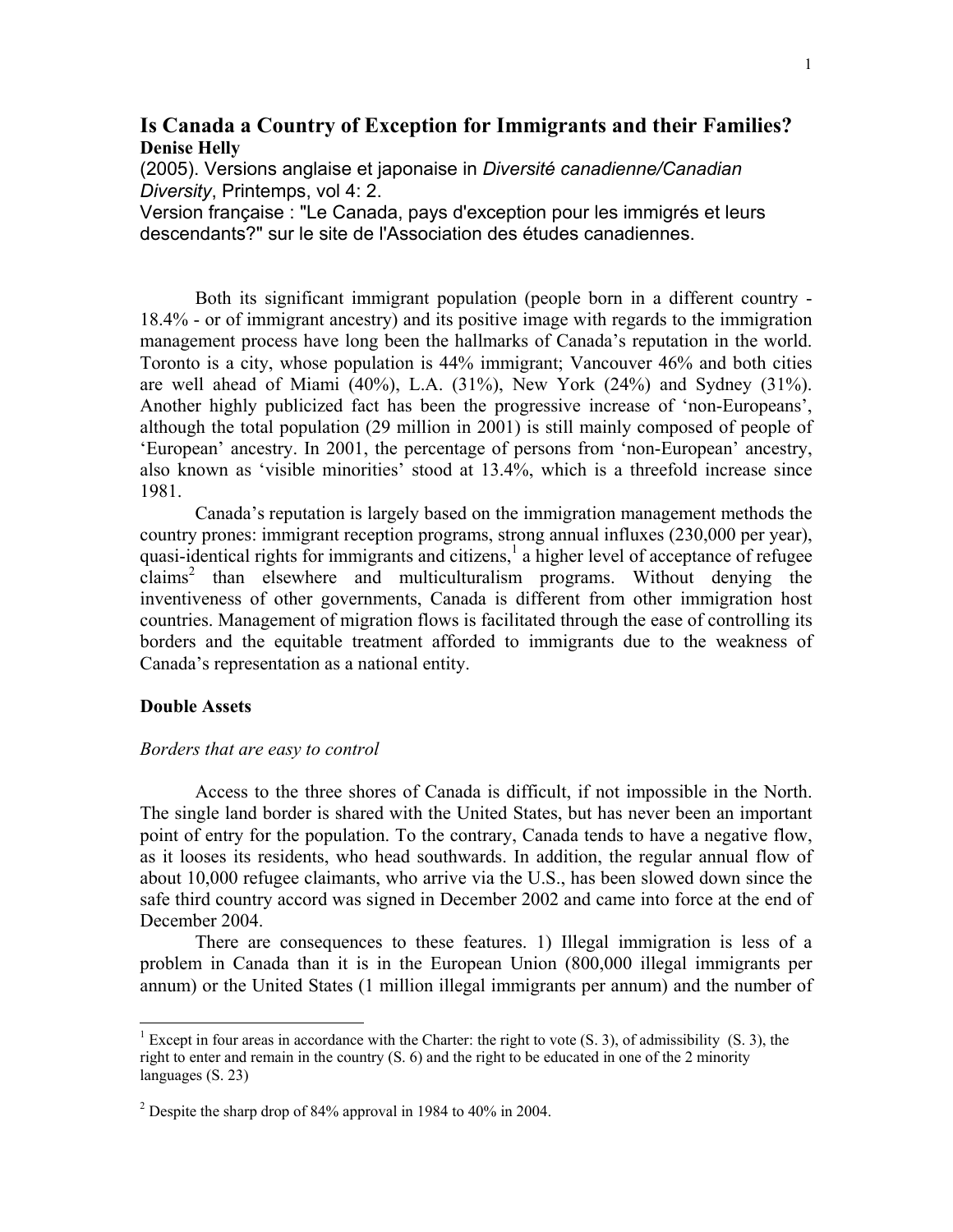clandestine immigrants is estimated at 200,000. 2) Immigrant selection is an important factor in immigration management. As selection criteria apply to almost half of all newcomers to Canada, the immigrants selected represent the most educated category in the country. In 2001, 40% of all immigrants had a university degree, as compared to only 23% of all native residents and only 10% of immigrants did not speak one of the official languages. 3) The debates about our 'open' boarders and the illegal immigrant invasion have not been issues that have monopolized public attention for very long period of times, even if over the last thirty years, about one-third of all Canadians are opposed to the levels of immigration that have been set by the Federal Government.

### *History of Nationalist Struggles and Pluralist Society*

The weakness of presenting Canada as national entity, particularly when compared to countries in the European Union or even in the United States, is partly due to our history of colonization. At the time of the conquest by New France, it involved an 'internal' colonization or the occupation of Aboriginal lands by French colonists and then the occupation of other lands and territories by new colonists at the time of the English conquest. This created a heritage of nationalist conflicts and antagonism and any discourse alleging the existence of ONE Canadian Nation is severely impaired by Aboriginal and French Quebec claims.

# **Treatment which is less and less based on the principle of equality**

#### *Struggle against Discrimination and the Promotion of Cultural Pluralism*

In terms of protection against discrimination and the respect for cultural and religious diversity<sup>[3](#page-1-0)</sup> Canada possesses an array of tools that are often considered to be remarkable.

Given that it is difficult to represent Canada in terms of a united cultural entity, the multicultural program, first adopted in October 1971 as a result of pressures exerted by Ukrainian, German, and Hungarian groups, defined Canada as a land for individuals and groups of every racial, cultural, national and ethnic origin. The program was implemented to facilitate the social and cultural integration of all immigrants by fighting against racism. Its goal was to debunk all ideologies based on the cultural, social, economic or political supremacy of either of the two official majority groups (*charter group*s), French or English, and to expedite the communalization of ethnic groups, by way of providing funding to their cultural associations and encouraging their involvement in public institutions and inter-ethnic contact (Helly and Mc Andrew, 2004). The spirit and the objective of the program have been embraced by provincial governments, municipalities and school boards (two provincial jurisdictions).

Canada is a land of immigration for populations that in the last twenty years have come mostly from East Asia, although nearly all countries in the world have contributed to Canadian immigration. In 1982, Canada adopted a Charter of Rights that was enshrined in the Constitution to guarantee the fundamental rights and freedoms of its

 $\overline{a}$ 

<span id="page-1-0"></span><sup>&</sup>lt;sup>3</sup> This aspect has gained in importance, given the rise of evangelical Churches among the immigrant population and the increased influx of adherents to non-Christian religions (Islam, Hinduism, and Sikhism).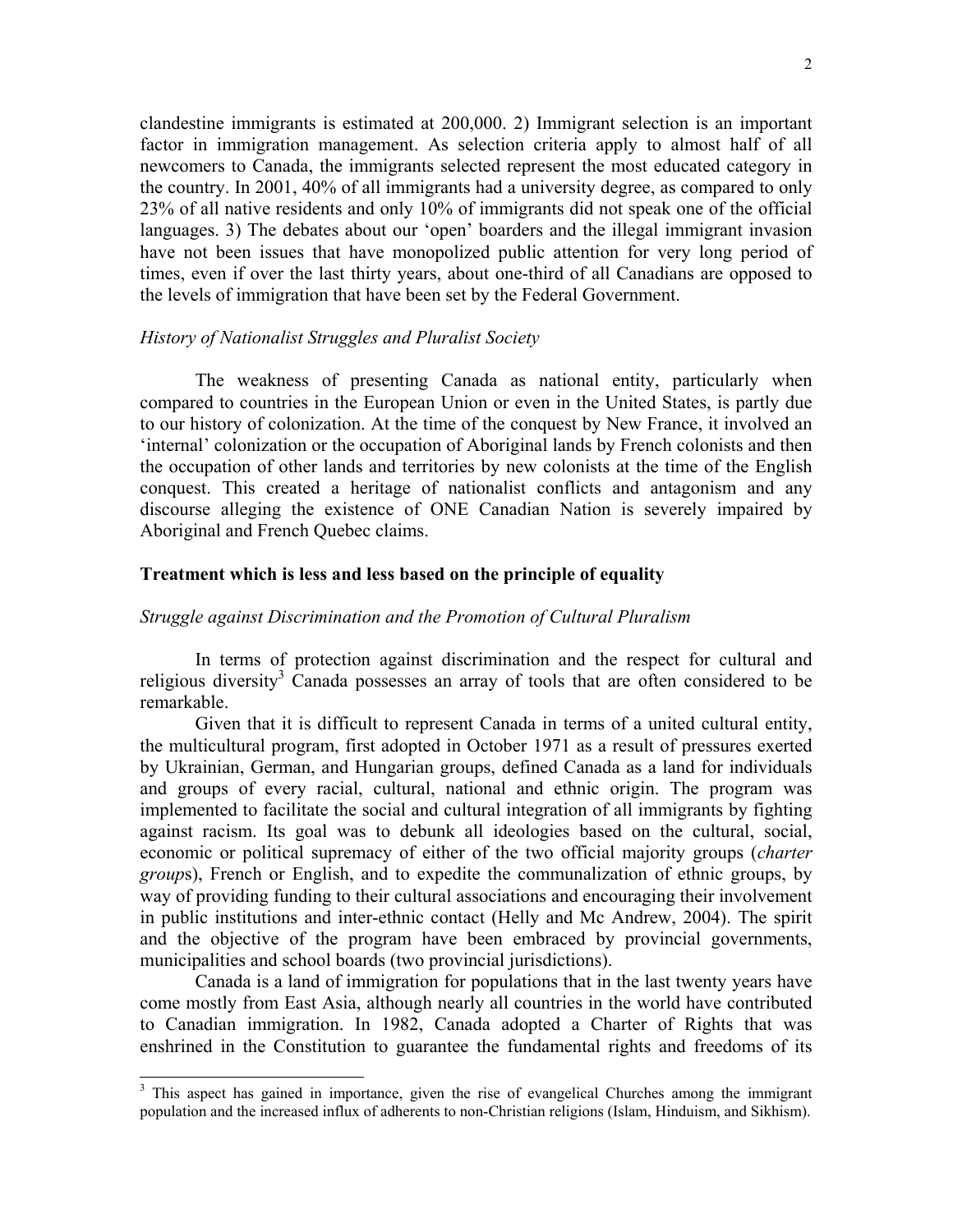citizens. The Charter<sup>[4](#page-2-0)</sup> guarantees freedom of conscience and religion  $(S, 2^5)$  and prohibits discrimination based on race, colour, ethnic origin, religion, age, gender, sexual orientation, or disability, and such rights apply not only to fundamental rights and freedoms but also to political, judicial, social and economic rights. The Charter defines four forms of the right to equality: equality under the law, with respect to the enforcement of the law, protection by the law and equal enjoyment of the benefits of the law. The purpose of this last concept is meant to protect against a certain formalistic notion of equality, because identical treatment for everyone under the law can lead to a type of inequality. Thus the Supreme Court recognizes indirect discrimination as "discrimination by adverse effect" which is why it created the obligation of reasonable accommodation, which applies in cases of conflicts over cultural and religious conflicts *(Ontario Human* Rights Commission v. Simpson Sears Ltd [1985] 2 S.C.R. 53[6](#page-2-2))<sup>6</sup>. By virtue of this obligation, measures must be implemented to allow the expression of minority practices, as long as such solutions are reasonable, i.e. do not engender excessive costs or major inconveniences and do not reduce security standards or individual rights. Last but not least, Section 27 of the Canadian Charter of Rights states that interpretation of the Charter must take into account Canada's multicultural heritage, thus leading to the abrogation of historical cultural practices based on the majority.

In the area of employment, which is central to social equality, a law was adopted in 1986 to create the Employment Equity Program for visible minorities. The purpose of this program was to increase the presence of visible minorities in the federal civil service and in companies that receive contracts from the government. It has not however had very great success and the private sector has objected to the adoption of any similar measure that would affect it. Some large corporations such as the major banks, Bell, and TV networks, have promoted respect for cultural diversity and have trained their staff to do so as well, but nothing is being done in the larger sector of small and medium sized businesses. The only sectors that have proven to be true cultural mosaics in the private sector are the technology and high tech sectors. At the provincial and municipal levels, police corps and school boards have achieved fairly significant results in this area.

All of these tools together do not eliminate discrimination. They create a normative social climate based on cultural diversity, enable persons from 'ethnic' groups

<span id="page-2-0"></span><sup>&</sup>lt;sup>4</sup>. It governs the relations between individuals and governments, not between individuals and individuals. Civil law is a provincial jurisdiction and private individual relationships fall under the provincial charters of rights. The Canadian Human Rights Act applies to relationships between individuals that fall under federal jurisdiction (crown or public corporations) and governs issues related to discrimination.

<span id="page-2-1"></span><sup>5</sup> The proclamation begins with: "In the Year of the Lord..." and the preamble refers to God ("Whereas Canada is founded on principles that recognize the supremacy of God and the rule of law."). The Supreme Court has never invoked the supremacy of God in its judgements.

<span id="page-2-2"></span>**<sup>6</sup>** This case involved an employee who was a member of the Seventh Day Adventist Church and who wanted to maintain his full time job without having to work on Sundays, which had been opposed by Simpsons Sears Ltd. The Supreme Court ruled that accommodation was necessary to reduce the discrimination based on religious belief.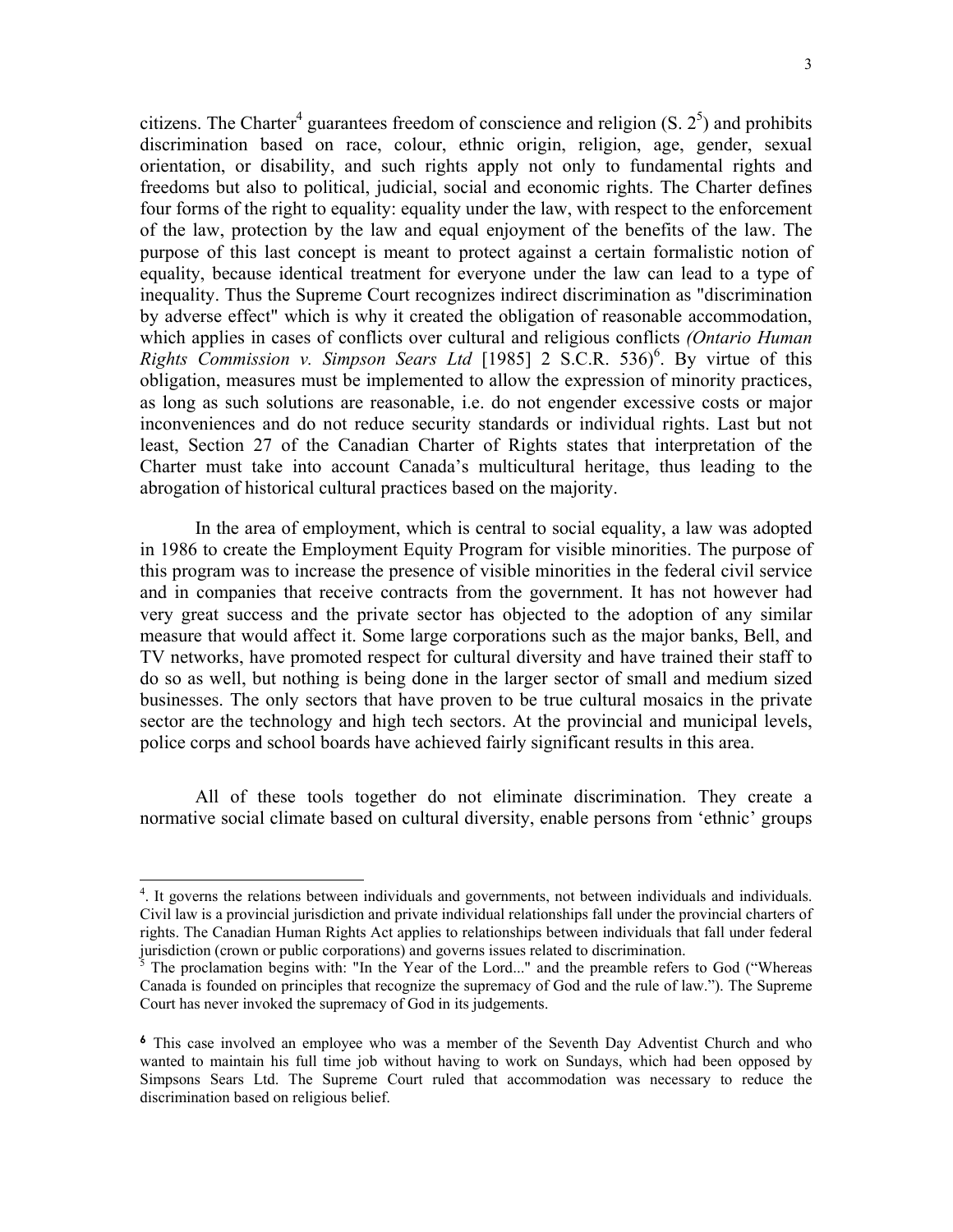to file human rights claims and ensure remedies for those who are victims of discrimination. However, further changes have ensued since the 1980s and 1990s.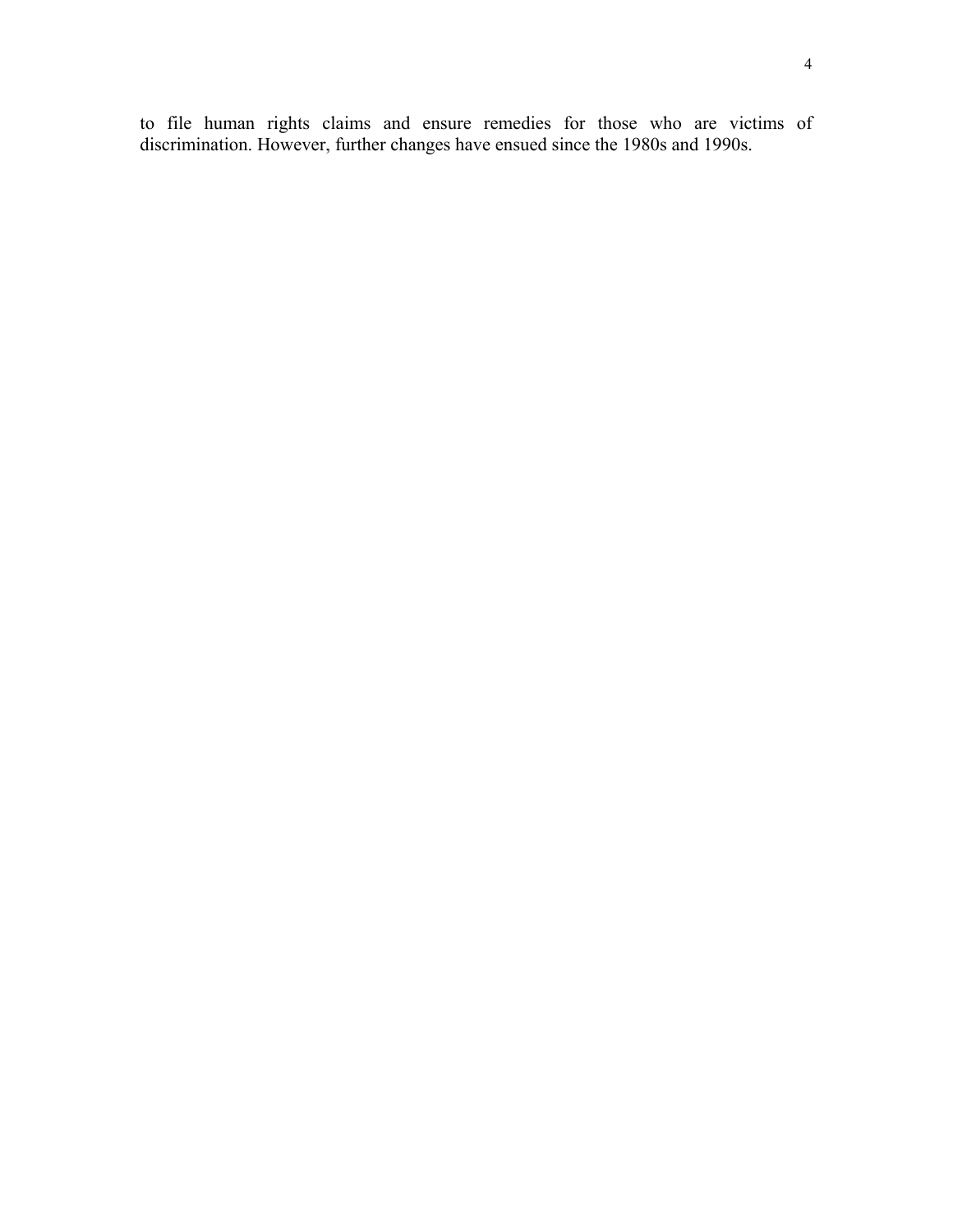The budget of the multiculturalism program was cut in half in the last half of the 1990s, before any federal institutions were able to ensure the continuity of its interventions. Its work of bringing ethnic groups into mainstream society and of helping institutions adapt to cultural diversity and to new trends in immigration was seriously undermined.

Immigrants, half of whom are chosen based on their level of education, suffered a reduction in their economic performance, a loss of their occupational status, and a higher level of unemployment than native born Canadians. The highest levels were among the Arabs and Asians in first place, followed by Blacks and Latin Americans. In 2000, men who had been in the country for a year, were earning 63.1 cents for every dollar paid to native born workers, which proportion has been decreasing over the last twenty years (63.4 cents in 1990; 71.6 cents in 1980). Women were earning 60.5 cents compared to 70.5 cents in 1990. More disturbing still was the fact that immigrants who had been in the country for at least ten years, which was historically the length of time needed to catch up to the average wage, were losing ground.

There are four structural factors at play: the increased levels of immigration (increased from 200,000 to 230,000 per year), which were set in terms of long term demographic objectives and not in terms of the capacity of the labour force to absorb them; the protectionism practised by professional corporations (physicians, engineers, high school teachers) which makes it difficult to recognize degrees obtained in non Western countries; the transformation of the labour market, which reduces the number of non qualified jobs, while almost half of all immigrants are not selected based on strict criteria (sponsored or refugee claimants); and systemic discrimination.

'Visible minorities' are subject to a wage differential of 8% compared to 'Europeans', which fact can only be explained by the discriminatory acts of employers (Pendakur, 2000). A recent *Study on Ethnic Diversity* demonstrates the frequency of racial and cultural victimization<sup>7</sup> in the labour market more than in any other sphere. Non-European physical features, the inability to speak an official language or an accent are frequent causes of discrimination in Canada (Bourhis, Helly, Montreuil and Jantzen, 2005). Muslims are more particularly affected by religious ostracism (Helly, 2004).

## *Infringement on Rights and Freedoms*

 $\overline{a}$ 

Another change since the 1990s has been the decrease in the equitable processing of immigration applications by newcomers and foreigners. There is a very long backlog in the processing of applications, which totalled 110,000 in 2005.<sup>8</sup> The right to immigrate is a privilege, but this cannot be used to justify the wrongs caused to individuals who

<span id="page-4-0"></span> $736%$  of the respondents belonging to visible minorities stated that they had been victims of ethnic or cultural discrimination.

<span id="page-4-1"></span><sup>&</sup>lt;sup>8</sup> The government announced on April 18 2005 an additional budget allocation in order to reduce the backlog. A similar announcement was made on April 25 2004.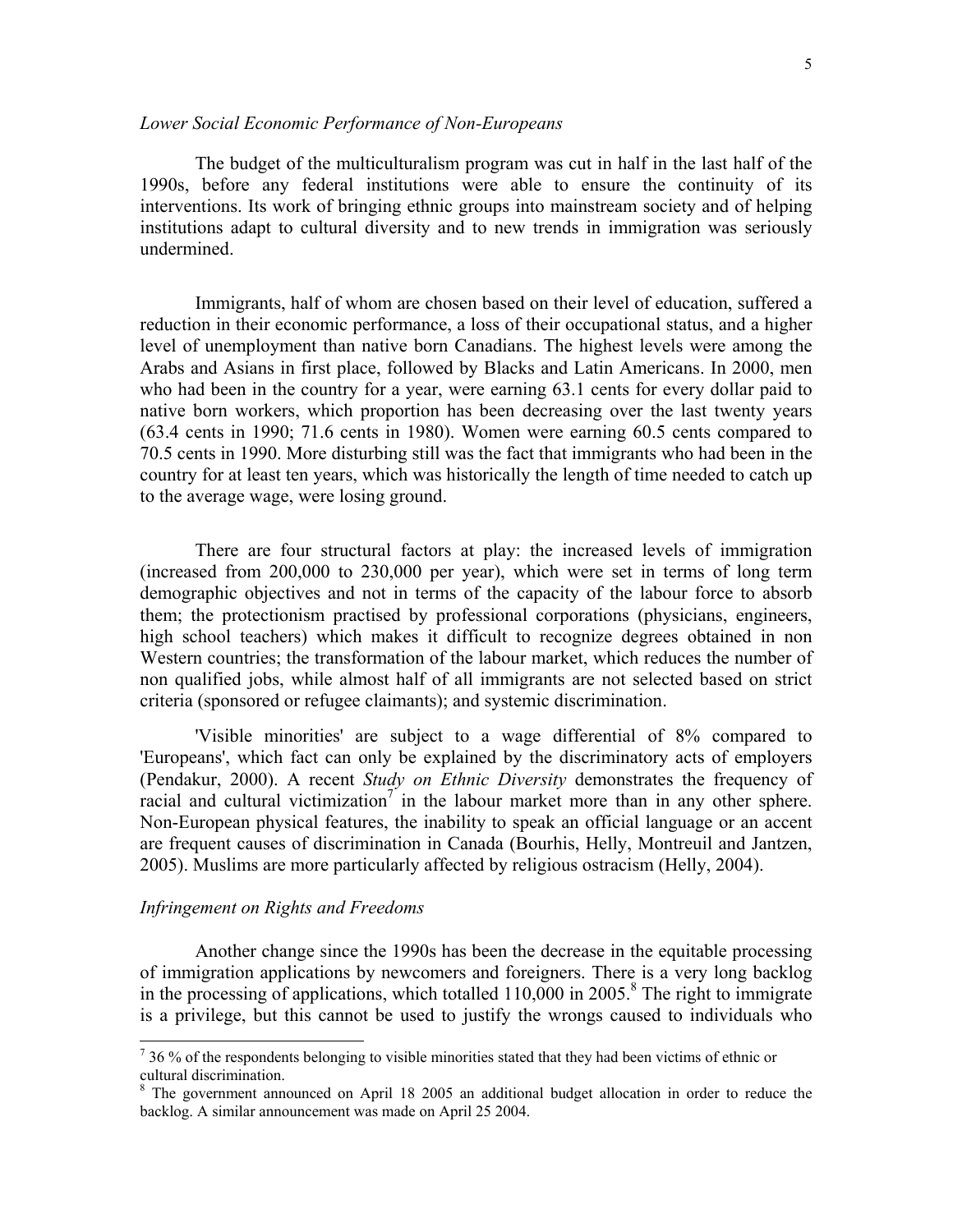have paid the fees required by the authorities to process their applications. The government has also cut back in host programs for new arrivals to the country, including the language courses *(ESL, English as a Second Language*). The waiting time to enrol in such a program is often six months or longer, despite the fact that outside of Quebec knowledge of English is fundamental to integration into the labour market and into society in general. The arbitrary process of recognition of foreign degrees has led highly qualified immigrants, such as doctors and lawyers, to seek non qualified jobs in Canada. At present, only the government of Quebec has signed agreements with the professional orders to reduce the level of professional corporate protectionism (www. micc.gouv.qc.ca).

The Canadian Charter of Rights protects the human rights of foreigners. But on two recent occasions, the Supreme Court of Canada had to remind the government of its obligations in terms of justice to foreigners<sup>9</sup> under the 1951 Geneva Convention on the Status of Refugees and under the Convention against Torture. In order to manage the immigration flow, Canada uses immigration officers abroad, who process thousands of cases but who are rarely subject to Canadian courts or the authority of the Charter. Under the safe third country accord, which came into force in 2004, Canada sends refugees, whose claims are rejected, back to the United States.<sup>10</sup> The latter country grants them no legal assistance, usually holds them in detention, denies them equal rights, selectively applies the right to asylum<sup>11</sup> (Crépeau, 2004: 38) and often expels them to countries that use torture. In such cases, Canada becomes an accomplice to acts of torture.

Under the Immigration and Refugee Protection Act, adopted in June 2001, government authorities may issue security certificates which make it legal to detain without disclosure of evidence or trial persons, who are considered to be a threat to national security. The Antiterrorist Act, adopted in December 2001, grants the same rights to the police with regards to citizens. The Criminal Intelligence Service of Canada collaborated in the expulsion in September 2002 of Maher Arar, a dual Canadian and Syrian citizen who was deported by the American government to Syria where he was tortured. He was finally repatriated in 2003 after a long pressure campaign. Both these measures have been criticized for their breach of fundamental human rights and because of the way they have been used to target individuals of Middle Eastern, Pakistani or North African origin. The arrests that have been made under these measures are being contested in legal battles that have not yet been settled.

Compared to the treatment and performance of immigrants in other Western countries, these shortcomings in terms of integration and breaches of fundamental rights may be considered minor. They nonetheless contradict Canada's image as an exceptional country for immigrants and their families.

<span id="page-5-0"></span><sup>&</sup>lt;sup>9</sup> Being a drug dealer is not grounds for the denial of fundamental rights or of the protection against being expelled, when there are risks of torture: Suresh affair, 2002; the decision to expel a foreigner who is a parent of a Canadian child must take into account the interest of the child: Baker affair.

<span id="page-5-1"></span> $10$  The expulsion system was not very effective according to the Auditor General's report in 2003; 30,000 expulsions never took place due to lack of detention space and inadequate data banks.<br><sup>11</sup> Recognized for example for Cubans but rarely for citizens from Guatemala or Salvador during the 1980s

<span id="page-5-2"></span>